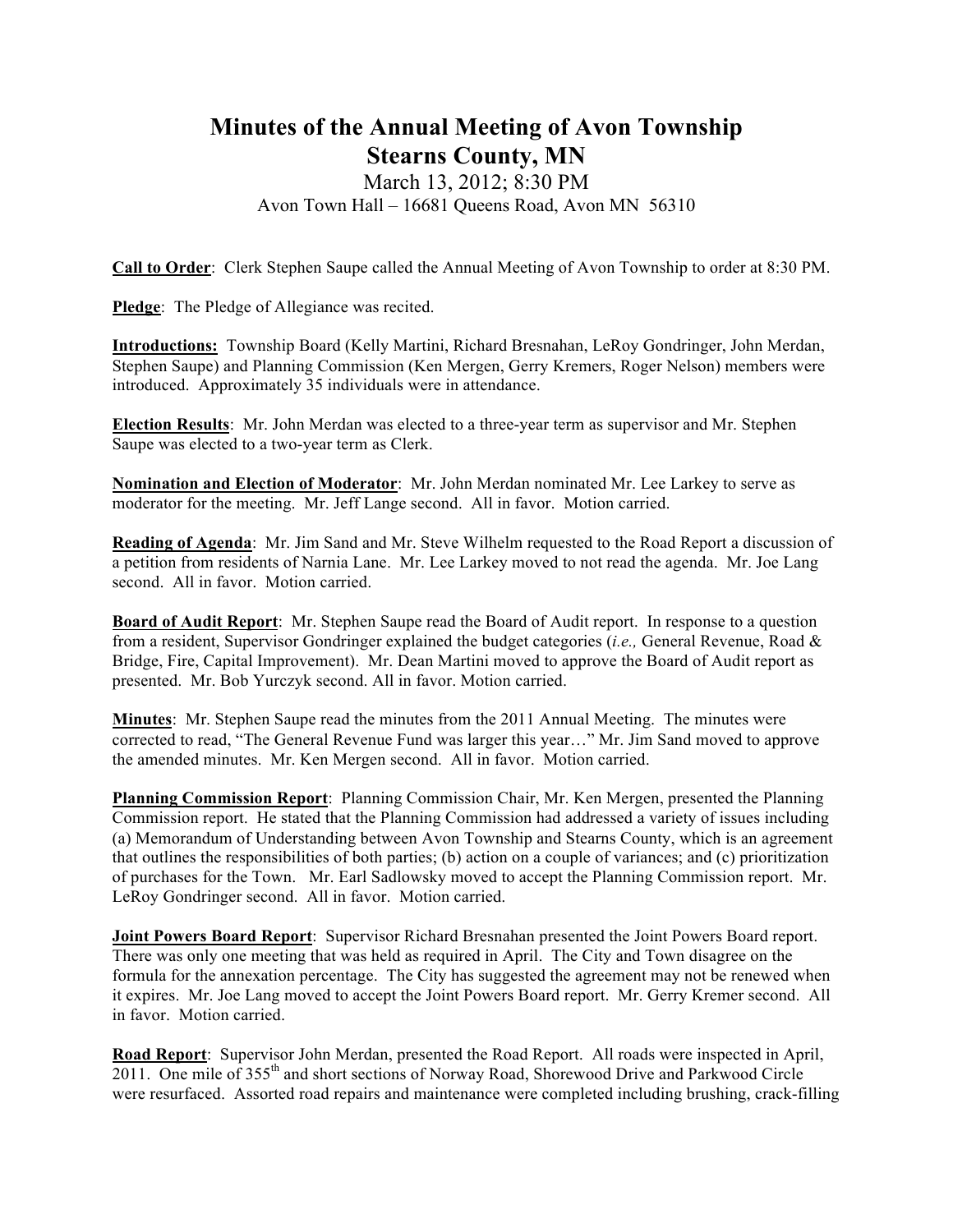(the Town used 19,000 pounds of rubberized material), and repairing the storm drain system in Blattner Addition. Mr. Joe Lang noted that some of the rubber is coming off with plowing. Mr. Merdan replied that a certain percentage is removed. Mr. Lee Larkey inquired if the Town is planning and budgeting for long-term road repairs and replacement. Supervisor Gondringer indicated that funds are limited and that the worst roads are repaired first. Supervisor Bresnahan stated that the Town has developed a database to monitor roads. Mr. Bob Yurczyk moved to approve the Road Report. Mr. Dean Martini second. All in favor. Motion carried. The road inspection date for 2012 (April  $21<sup>st</sup>$ ) was announced. Ms. Barb Lang requested that the Supervisors examine the need for a culvert on Pelican Lake Road that appears to drain into the lake.

**Narnia Lane**: Mr. Jim Sand and Mr. Steve Wilhelm presented a petition for the Town to take over their private road. The petition requests the Avon Township Board to establish as a public road that part of Narnia Lane, approximately a quarter mile, that is currently privately maintained by members of the Narnia Road Association. All the residents of Narnia Lane signed the petition, with the exception of one landowner who is not living in the area. Mr. Steve Wilhelm moved for the Supervisors to accept the petition. Mr. Will Huston second. Motion carried. One opposed.

**Land Sale** – Mr. LeRoy Gondringer reported that the Town owns a 5-acre parcel near Budde Trucking. This is the site of the Town salt shed. Two individuals who want to purchase the property have approached the Town. The Supervisors are looking for feedback about whether to sell the property now or to hold onto it until market conditions improve. Mr. Ken Mergen has consulted with realtors and appraisers and reported that the approximate appraised value is approximately \$139,000 – 160,000. Mr. Jeff Lange moved to recommend that the Town proceed to try and sell the property near Budde Trucking and use the funds from selling the property to build a salt shed at the Town Hall site. Ms. Barb Lang second. All in favor. Motion carried.

**Appropriation of Township Budget 2013 & Levy Approval**: The proposed budget for 2013 was presented. The Supervisors recommended a 2013 levy of \$424,100, which is the same as the past few years. There will be a new source of income in the future from cable fees. The Town currently owes less than \$500,000 on the building, which will be paid off in nine years. Mr. Joe Lang moved to approve the General Revenue Levy of \$149,400, Road & Bridge Levy of \$201,200, Fire Fund Levy of \$63,500, Capital Reserve Levy of \$10,000 and Total Levy for 2013 of \$424,100. Mr. Ken Mergen second. All in favor. Motion carried.

**Official Posting Places & Newspaper**: Mr. Ken Mergen moved that the Township Hall, *Dahlin's* and *The Store* be the legal posting places. Mr. Jim Sand second. All in favor. Motion carried. Mr. Jim Sand moved that the *Albany Enterprise* be the legal newspaper for the Town. Mr. Gene Casey second. All in favor. Motion carried.

**Poll Hours & Annual Meeting**: Mr. Jeff Lang moved to hold the Annual Town Meeting and Election at the Avon Township Hall on the first Tuesday of March. Mr. Gerry Kremers second. All in favor. Motion carried. Because there were so few voters early in the day, Mr. Ken Mergen moved that the Annual Town Election be held from 2:00 – 8:00 PM. Mr. Gene Casey second. All in favor. Motion carried. Redistricting has divided the Town into two precincts, 13A and 13B.

**Memorials & Awards Funding** – Mr. Jeff Lange moved to allow the Supervisors to spend \$250 or less on awards, memorials and recognition. Ms. Barb Lang second. Motion carried. One opposed.